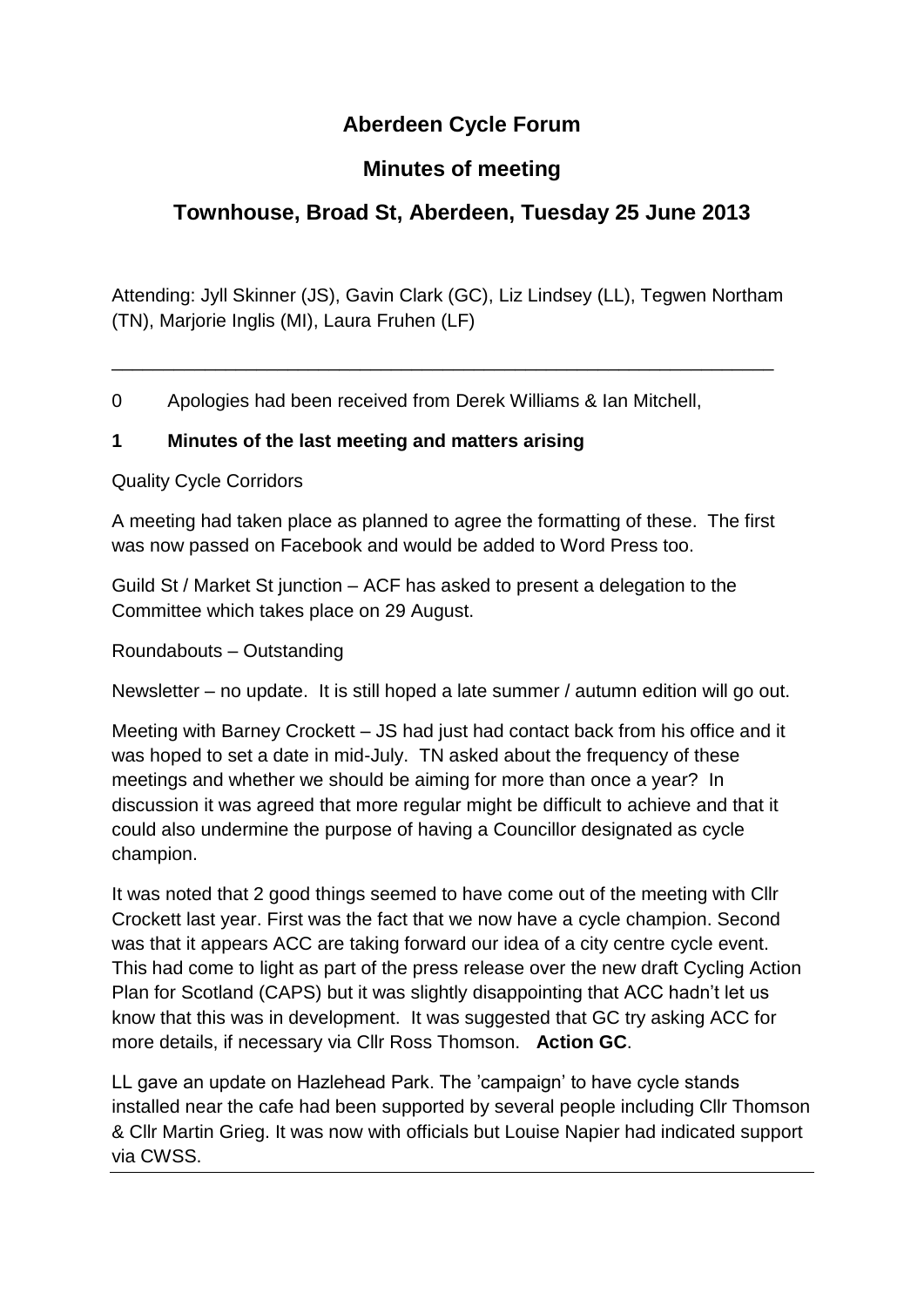**2. 3 3<sup>rd</sup> Don Crossing.** JS presented the map showing detailed design of the new route. At this stage it was highly unlikely that anything could be amended so it was largely for information.

**3. Westhill cycle path / Prime 4 Development & petition**. Following a concerted effort by TN and others, a large number of signatures has been collected (both on paper and e-petition) in a relatively short space of time. There had also been coverage in the Evening Express.

Current estimate is in the region of 650. It was agreed that the impact is likely to reduce with time and it was felt that we should set a cut-off date around the end of July. TN hoped that we could still gather signatures at the Great Inverurie Bike Ride on 14<sup>th</sup> July. We could use the meeting with Cllr Crockett to make him aware and bring the petition to a close around the same time. TN would look into whether we needed permission to collect signatures at the GIBR as this is now an Aberdeenshire Council run event. If permitted – we need some volunteers to help. A meeting is also being arranged for  $2<sup>nd</sup>$  July with a couple of individuals who are connected to the development but sympathetic to our cause.

JS had contacted ACC over the question of Tree Protection Orders (TPOs) which had been cited as a reason why the path couldn't be widened. So far as she had been able to establish it is correct that the trees in question are covered by a TPO which had been in place since 2005. However it also seemed that the trees which have already been removed were also protected in the same way. Thus it could be argued that ACC were content to remove protected trees in order to improve a junction serving the development, for the benefit of traffic, but not willing to do so to protect the safety of cyclists.

# **4. ACF profile, "media strategy"**

Part of the feedback from the petition was that ACF wasn't as widely recognised as we would like – how can we change this? Our Facebook page has begun to pick up friends (now  $\sim$  40) and it seemed to be the case that we should continue to use this for regular and more minor messages, and do whatever we can to increase the number of people seeing it. We still have the option of putting things up on the website although its slightly more effort and maybe not any more visible than Facebook. It was agreed that we should continue with the current policy of only using email to the full membership list when there is something important which justifies that direct approach.

## **5. AOBs**

DW had raised the matter of a new roundabout on Counteswells Road – JS to follow up. **Action JS.**